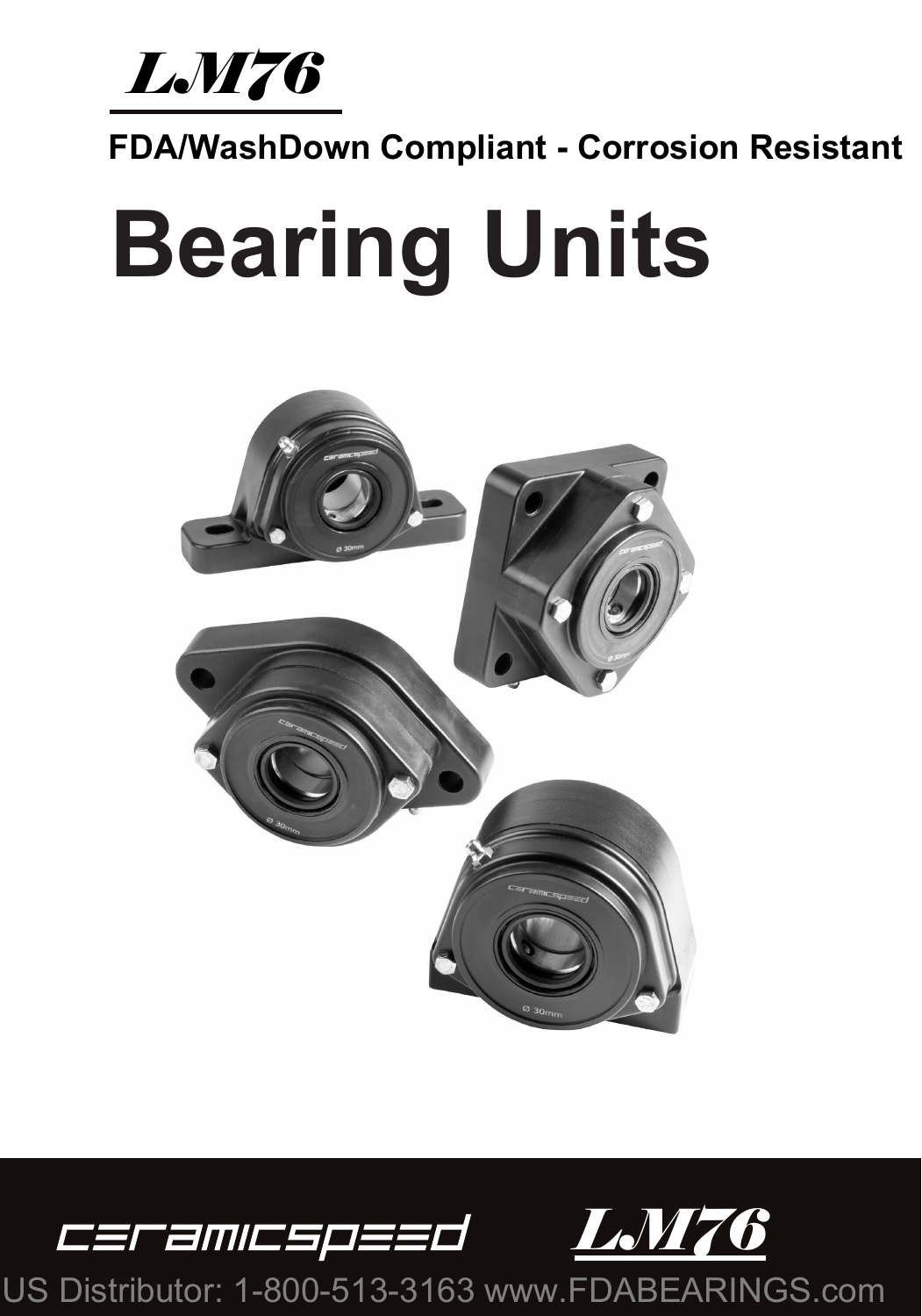# **A Bearing Unit Tougher Than the Rest**

In the food and beverage industry reliability is everything. Production stops cost money. Lots of it. Planned or unplanned. Therefore the demand for longer lasting production equipment, which can live up to the large demands for hygiene and food safty from the food and beverage industry is increasing.

#### **Top Quality - Minimal Maintenance**

CeramicSpeed Bearing Units are produced in polyurethan and have a very smooth and rounded surface, which makes it impossible for e.g. bacteria and water to penetrate the unit. The Bearing Units endure frequent wash downs. The reduced cost of maintenance due to no need for re-lubrication make them the obvious choise for in particular the food and beverage industry.

To make CeramicSpeed Bearing Units the best in the market we have fitted them with the highest quality of hybrid ball bearings with premium-quality ceramic (Si3N4) balls, which are 2 times harder and 4 times smoother than steel.

#### **Why Choose Bearing Units with Hybrid Ball Bearings?**

- Extremely long service life
- FDA-approved
- Always stainless rings
- Very tolerant towards temperature extremes -30ºC and up to + 100º
- Very hygenically
- Standard dimensions
- Minimal maintenance

#### **Hygienically and extremely durable**

We produce the Bearing Units both with FDA approved grease and our self-developed SLT, which is ideal for very harsh environments and if the maintenance is difficult. A Bearing Unit with SLT is extremely durable and a maintenance free solution for demanding productions in many industries.



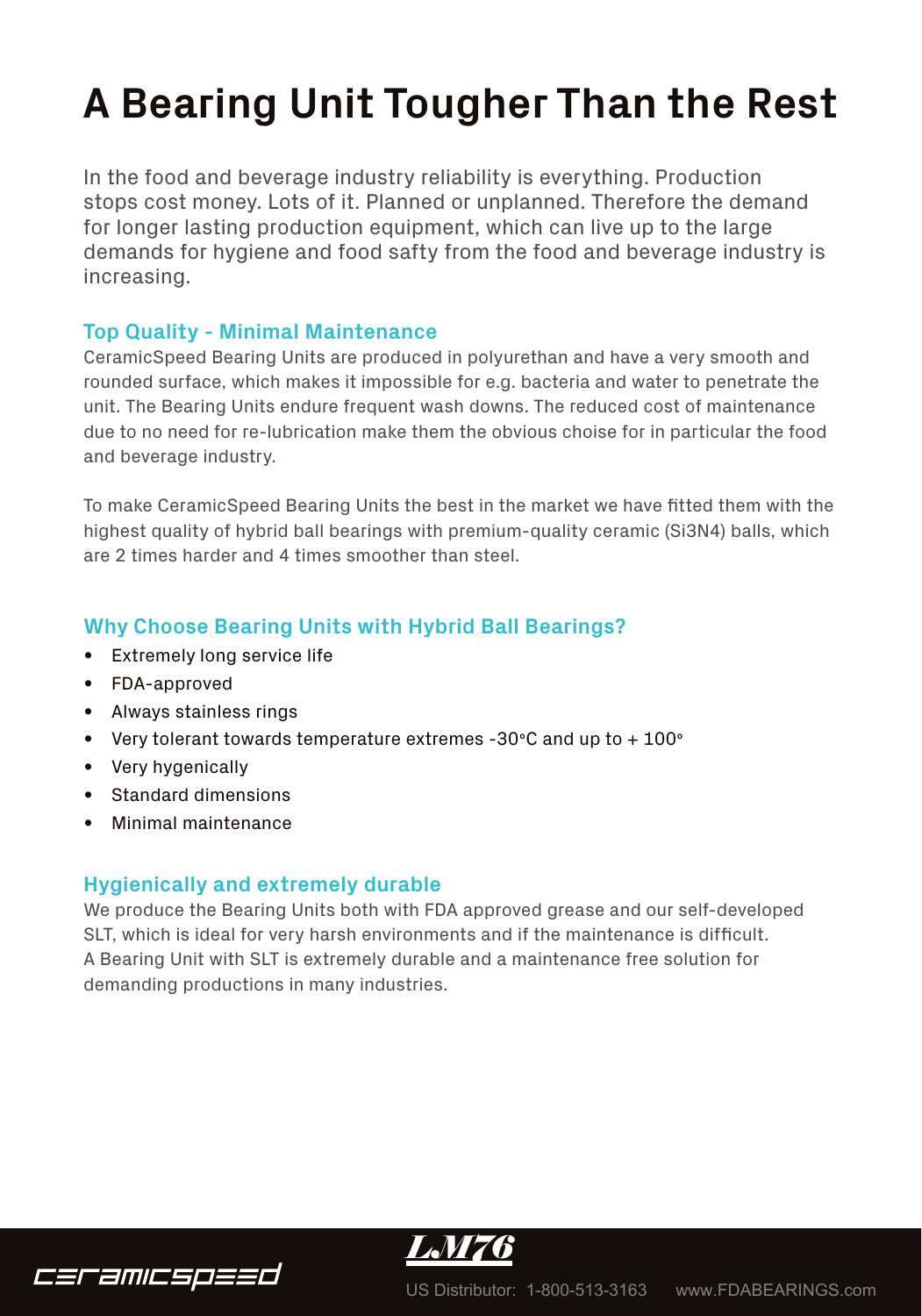### **F2 Bearing Unit**

| Item no. | Designation                       | $\mathsf{A}$ | B.  | $\mathbf{C}$ | D   | E.   | S.   | X. |  |
|----------|-----------------------------------|--------------|-----|--------------|-----|------|------|----|--|
| 100851   | Corrotec 020 NG 20 F20/CSB Closed | 116          | 90  | 51           | 75  | 22.5 | 9    | 43 |  |
| 102473   | Corrotec 020 NG 20 F21/CSB Open   | 116          | 90  | 51           | 75  | 22,5 | 9    | 43 |  |
| 100852   | Corrotec 025 NG 25 F20/CSB Closed | 123          | 99  | 52           | 79  | 22,5 | 9    | 44 |  |
| 100853   | Corrotec 025 NG 25 F21/CSB Open   | 123          | 99  | 52           | 79  | 22,5 | 9    | 44 |  |
| 100856   | Corrotec 030 NG 30 F21/CSB Open   | 145          | 117 | 58           | 90  | 22.5 | 11   | 48 |  |
| 100857   | Corrotec 030 NG 30 F20/CSB Closed | 145          | 117 | 58           | 90  | 22,5 | 11   | 48 |  |
| 100860   | Corrotec 035 NG 35 F21/CSB Open   | 160          | 130 | 60           | 99  | 22.5 | 13.5 | 50 |  |
| 100861   | Corrotec 035 NG 35 F20/CSB Closed | 160          | 130 | 60           | 99  | 22.5 | 13.5 | 50 |  |
| 100862   | Corrotec 040 NG 40 F20/CSB Closed | 174          | 144 | 65           | 110 | 22,5 | 13,5 | 56 |  |
| 100863   | Corrotec 040 NG 40 F21/CSB Open   | 174          | 144 | 65           | 110 | 22,5 | 13,5 | 56 |  |
| 107562   | Corrotec 050 NG 50 F20/CSB Closed | 197          | 157 | 70           | 125 | 26,5 | 17.5 | 58 |  |
| 107563   | Corrotec 050 NG 50 F21/CSB Open   | 197          | 157 | 70           | 125 | 26,5 | 17,5 | 58 |  |







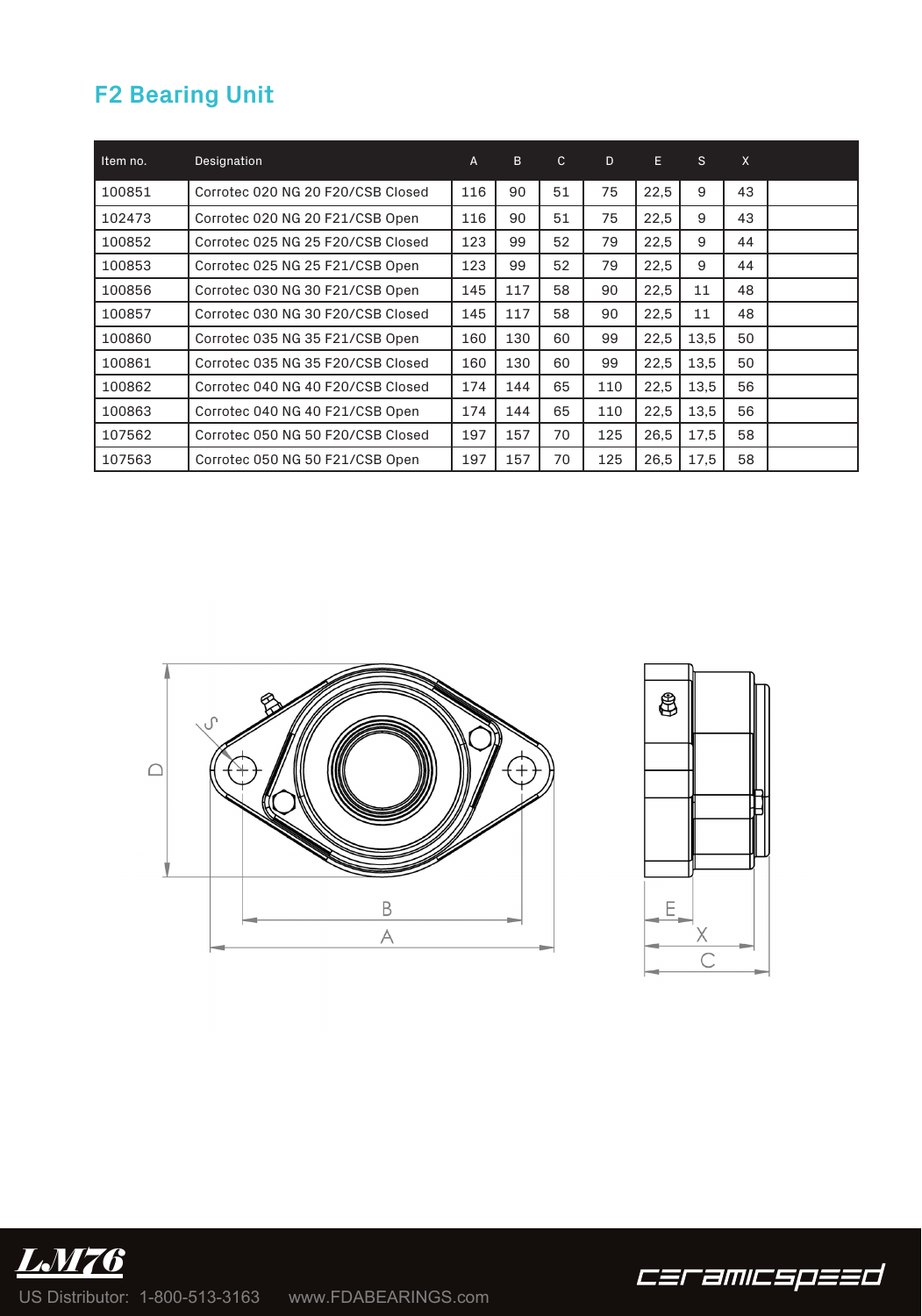#### **SF2 Bearing Unit**

| Item no. | Designation                        | A   | B.  | C. | D.  | E. | F    | Н.   | <sub>S</sub> | $\mathsf{X}$ |  |
|----------|------------------------------------|-----|-----|----|-----|----|------|------|--------------|--------------|--|
| 107564   | Corrotec 020 NG 20 SF21/CSB Open   | 127 | 95  | 52 | 67  | 14 | 33.5 | 33.3 | 9            | 43           |  |
| 107565   | Corrotec 020 NG 20 SF20/CSB Closed | 127 | 95  | 52 | 67  | 14 | 33.5 | 33.3 | 9            | 43           |  |
| 107567   | Corrotec 025 NG 25 SF21/CSB Open   | 140 | 105 | 53 | 73  | 15 | 34.5 | 36.5 | 9            | 44           |  |
| 107566   | Corrotec 025 NG 25 SF20/CSB Closed | 140 | 105 | 53 | 73  | 15 | 34.5 | 36.5 | 9            | 44           |  |
| 107413   | Corrotec 030 NG 30 SF21/CSB Open   | 160 | 121 | 59 | 85  | 17 | 38.5 | 42.9 | 11           | 48           |  |
| 107568   | Corrotec 030 NG 30 SF20/CSB Closed | 160 | 121 | 59 | 85  | 17 | 38.5 | 42.9 | 11           | 48           |  |
| 102130   | Corrotec 035 NG 35 SF21/CSB Open   | 167 | 127 | 60 | 93  | 18 | 38.5 | 47.6 | 13           | 52           |  |
| 107570   | Corrotec 035 NG 35 SF20/CSB Closed | 167 | 127 | 60 | 93  | 18 | 38.5 | 47.6 | 13           | 52           |  |
| 100865   | Corrotec 040 NG 40 SF21/CSB Open   | 184 | 137 | 66 | 100 | 18 | 42.5 | 49.2 | 13           | 54           |  |
| 107571   | Corrotec 040 NG 40 SF20/CSB Closed | 184 | 137 | 66 | 100 | 18 | 42,5 | 49,2 | 13           | 54           |  |









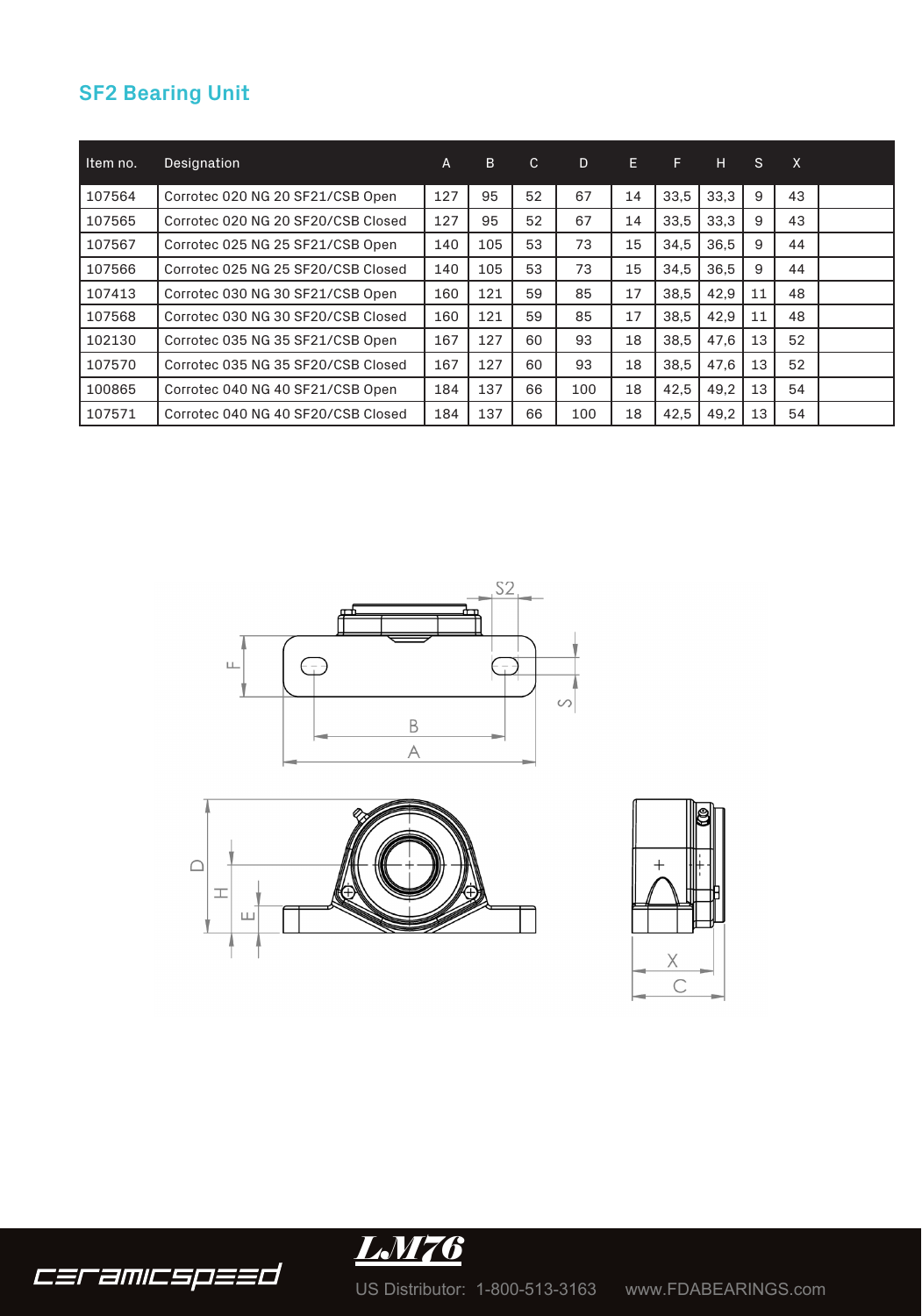#### **F4 Bearing Unit**

| Item no. | Designation                     | $\mathsf{A}$ | B.    | $\mathsf{C}$ | E.   | <sub>S</sub> | $\mathsf{X}$ |  |
|----------|---------------------------------|--------------|-------|--------------|------|--------------|--------------|--|
| 107558   | Corrotec 020 NG 20 F40/CSB      | 86           | 63.5  | 51           | 22.5 | 9            | 43           |  |
| 107559   | Corrotec 020 NG 20 F41/CSB Open | 86           | 63.5  | 51           | 22,5 | 9            | 43           |  |
| 100854   | Corrotec 025 NG 25 F40/CSB      | 95           | 70    | 52           | 22,5 | 9            | 44           |  |
| 100855   | Corrotec 025 NG 25 F41/CSB Open | 95           | 70    | 52           | 22,5 | 9            | 44           |  |
| 100858   | Corrotec 030 NG 30 F40/CSB      | 108          | 82,5  | 58           | 22,5 | 11           | 48           |  |
| 100859   | Corrotec 030 NG 30 F41/CSB Open | 108          | 82,5  | 58           | 22,5 | 11           | 48           |  |
| 107525   | Corrotec 035 NG 35 F40/CSB      | 118          | 92    | 60           | 22,5 | 13.5         | 50           |  |
| 107526   | Corrotec 035 NG 35 F41/CSB Open | 118          | 92    | 60           | 22.5 | 13.5         | 50           |  |
| 100864   | Corrotec 040 NG 40 F40/CSB      | 130          | 101.5 | 65           | 22,5 | 13,5         | 56           |  |
| 107560   | Corrotec 040 NG 40 F41/CSB Open | 130          | 101,5 | 65           | 22,5 | 13,5         | 56           |  |
| 107561   | Corrotec 050 NG 50 F40/CSB      | 143          | 111   | 70           | 26,5 | 16           | 58           |  |
| 102205   | Corrotec 050 NG 50 F41/CSB Open | 143          | 111   | 70           | 26,5 | 16           | 58           |  |